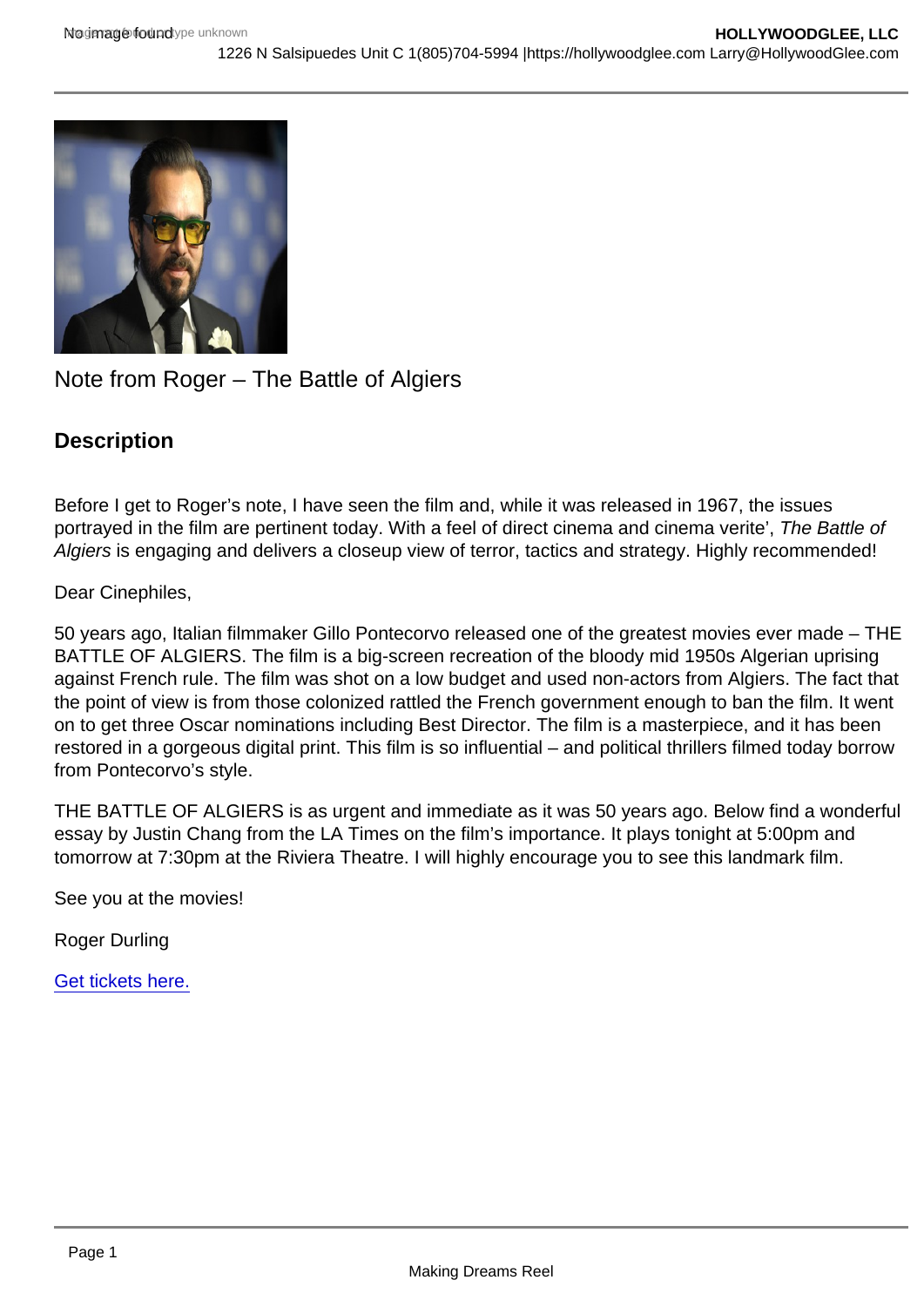

# **Once banned, 'Battle of Algiers" smart, compassionate take on terror and rebellion resonates today**

By Justin Chang – LA Times

For those who have seen "The Battle of Algiers," Gillo Pontecorvo's masterful 1966 panorama of political insurrection and urban anxiety, the title alone can summon forth indelible images of Algerian resistance. Three women sneak through the crowded casbah to plant bombs in public places. A revolutionary leader named Ali La Pointe (Brahim Haggiag) waits quietly in the darkness as he's surrounded by police. A triumphant throng of men and women shout and cheer amid a rising cloud of smoke as their hard-fought dream of independence has finally come to pass.

Buried amid all these defining moments is a calm, pivotal scene in which a French military chief named Col. Mathieu (Jean Martin) trains his soldiers to root out members of Algeria's National Liberation Front, cautioning them to be discriminating in their search. "Are they all our enemies? We know they're not," he says of the Algerian locals. "But a small minority holds sway by means of terror and violence. We must deal with this minority in order to isolate and destroy it."

It is difficult to read those words in isolation, divorced from their political and cinematic context, and not hear a shivery echo of recent headlines. You may have heard someone express a similar sentiment when parsing the Israeli-Palestinian conflict, or differentiating between Muslims and Islamists. However chilling Mathieu's sentiments may be, they may strike you as a model of sensitivity compared with Donald Trump's infamous remarks about the Muslim world — or, for that matter, his son Donald Jr.'s recent comparison of the Syrian refugee population to a bowl of selectively tainted Skittles.

Closer to home, the notion of a dangerous sub-minority feels painfully relevant to the ongoing clashes between police officers and unarmed black men in America. The latest fatalities in El Cajon, Calif.; Tulsa, Okla.; and Charlotte, N.C., suggest that when it comes to this cycle of senseless violence, too many cops — however vehemently they might deny it — still view great swaths of the African American population as a criminal menace by default. (Reviewing Pontecorvo's film in 1967, then-New York Times critic Bosley Crowther wrote, "One may sense a relation in what goes on in this picture to what has happened in the Negro ghettos of some of our American cities more recently.")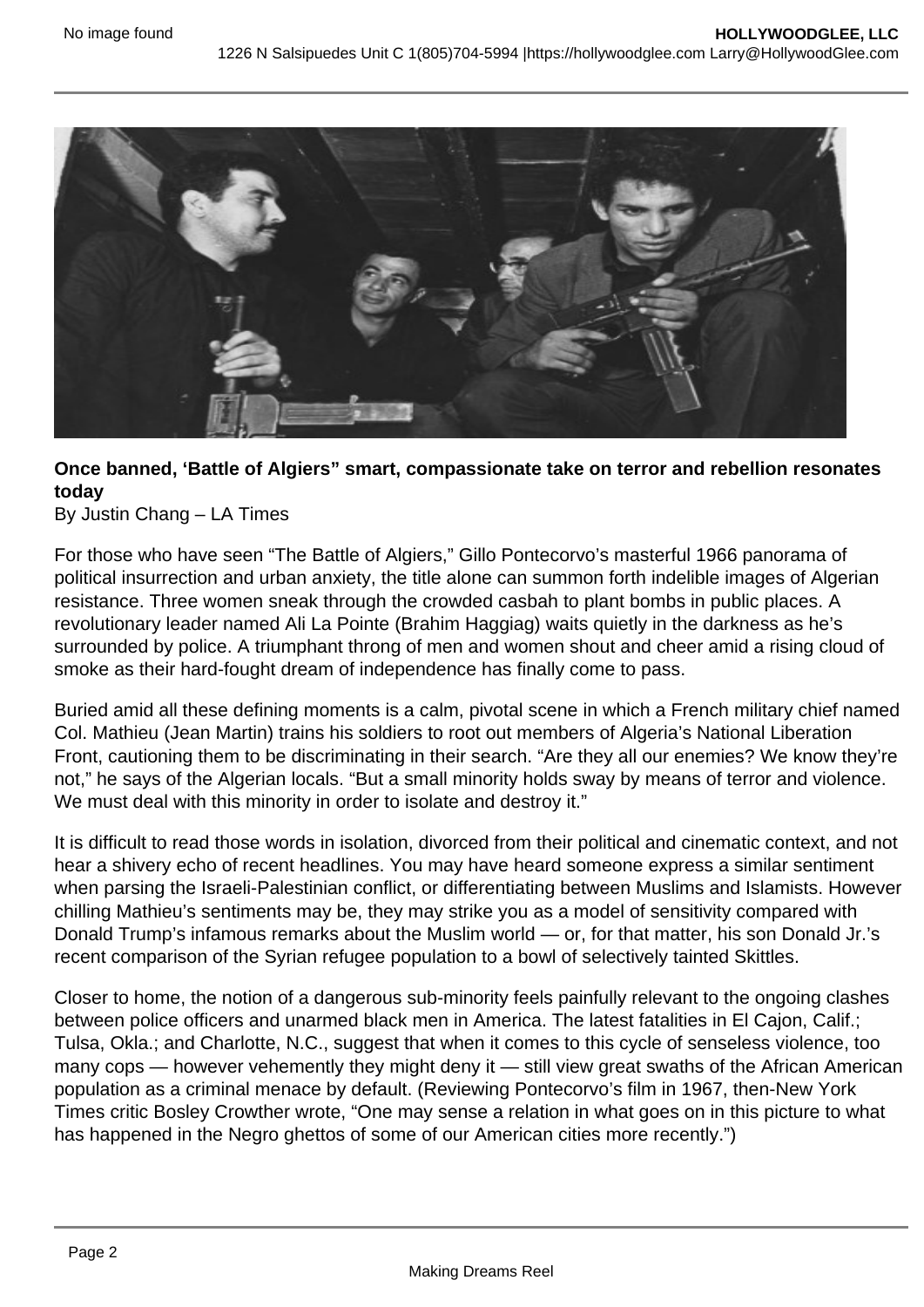All of which is a roundabout way of saying that there has perhaps never been a better time to experience or re-experience "The Battle of Algiers," which is commemorating its 50th anniversary with a digital 4K restoration that will appear in select theaters on Oct. 7 courtesy of Rialto Pictures. Then again, as history is always at pains to remind us, there has never been an inappropriate moment for a picture that so completely collapses the distance between now and then.

The movie's tremendous dramatic urgency and sociopolitical currency can be attributed, in no small part, to its still-electrifying alchemy of form and content. Mimicking the jagged, caught-on-the-fly syntax of a '50s black-and-white newsreel even as it moves with the propulsive sweep of a thriller, the movie seems to be everywhere at once, the camera capturing pockets of anxiety and unease even in broad daylight.

A dangerous armed movement rises from the shadows, yet with an insistently human face. Soldiers bound up the steps of the casbah, their footfalls echoed by the up-and-down rattlings of Ennio Morricone's score. The omniscience of the film's perspective and the fluidity of the editing ease us into the narrative yet slowly divest us of our moral bearings. The film is not just a relentlessly gripping entertainment but also a cinematic Rorschach blot, a moral miasma that tosses our sympathies this way and that.

Feared, loathed and loved over the last half-century, "The Battle of Algiers" won the Golden Lion at the 1966 Venice Film Festival and was later nominated for three Academy Awards (director, original screenplay and foreign-language film). It was deemed so incendiary in France that it was banned there for five years, and even afterward it has remained a magnet for controversy, often derided as an apologia or a blueprint for terrorism, rather than a call for common understanding.

It's worth recalling that the last time "The Battle of Algiers" showed theatrically here was in 2004, during the U.S. invasion of Iraq. A few months earlier, in 2003, the Pentagon hosted a private screening, advertised by a flier that touted the picture's relevance: "How to win a battle against terrorism and lose the war of ideas. Children shoot soldiers at point-blank range. Women plant bombs in cafes. Soon the entire Arab population builds to a mad fervor. Sound familiar? The French have a plan. It succeeds tactically, but fails strategically. To understand why, come to a rare showing of this film."

Whatever viewers at the time might have learned about how a Western imperialist power should or should not deal with a rapidly mounting, many-sided insurgency, those lessons seem positively quaint in light of the geopolitical crisis that looms before us at present, following the rise of Islamic State and the subsequent deadly attacks in Europe and the U.S. What might have once seemed a far-flung, local concern has spread far beyond Iraq to consume what feels like the world entire. Meanwhile, on a very different yet simultaneous front, the struggle for black justice at home continues, and for some Americans, its roots and motivations — and the cycles of brutality and unrest that emerge in its wake — are no less difficult to grasp.

Who is safe? Who is innocent? Why must they riot? Where will the next attack occur? Was that shooting or bombing the work of a terrorist, or just an unhinged mind? (And in the end, does it matter?) "The Battle of Algiers" offers no reassuring answers to these questions, but to watch the film, with its startlingly evenhanded treatment of both sides, is to experience the sort of mature intelligence and tough-minded compassion that makes you long to believe hope is still possible.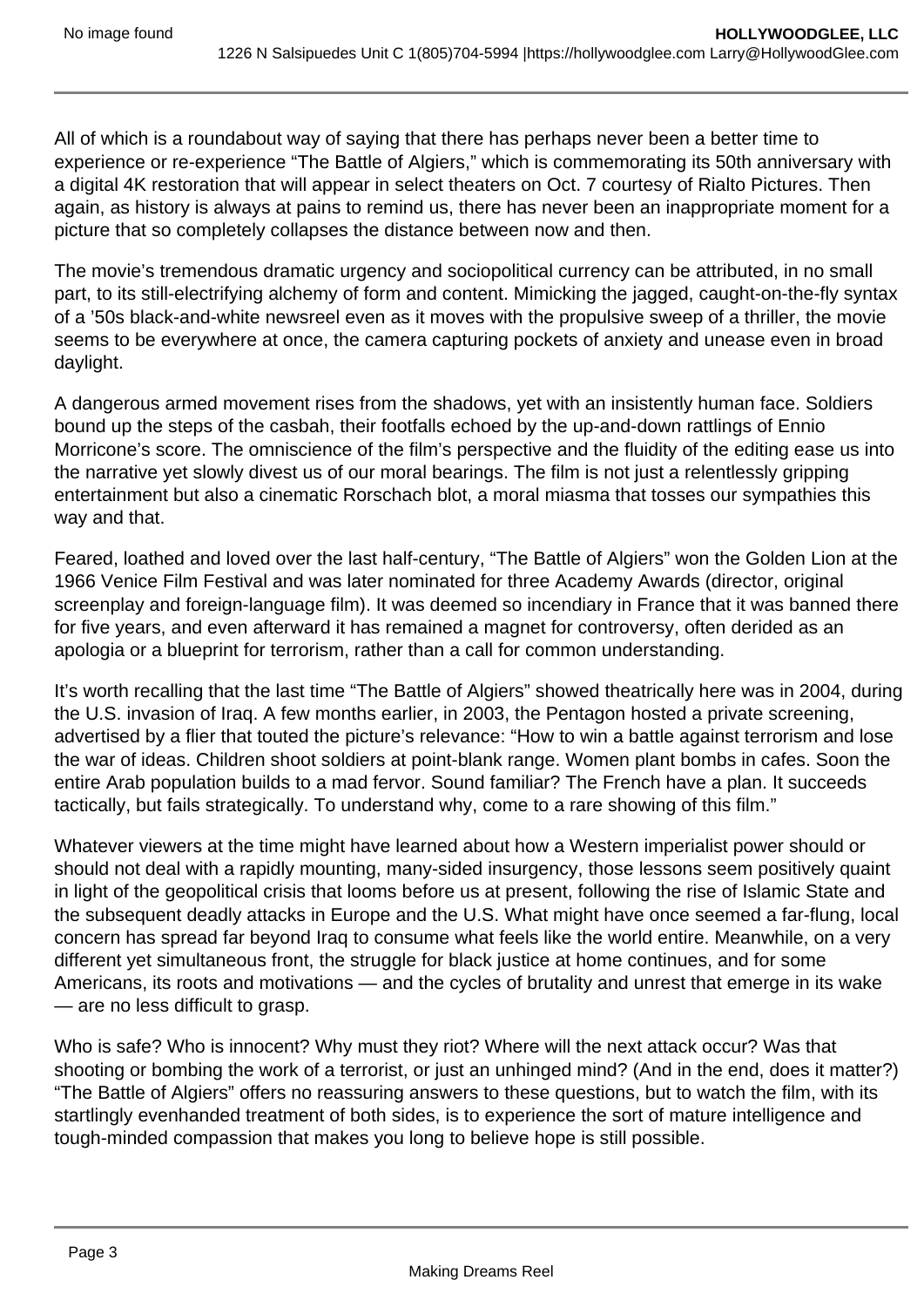The film's greatness was hardly preordained. In his essay for the 2004 Criterion Collection DVD release, British film lecturer and critic Peter Matthews recalls how "The Battle of Algiers" was originally conceived along more Hollywood-friendly lines, complete with a journalist hero (set to be played by Paul Newman) who would serve as an entry point for Western audiences. Fortunately, heeding the influence of their country's neorealist masters, Pontecorvo and screenwriter Franco Solinas refused to make the Algerians a secondary presence in their own story. As Matthews writes, the filmmakers "knew that every artistic decision is simultaneously an ethical one."

If the perspective of "The Battle of Algiers" still feels radically diffuse, its aesthetic choices have been more readily absorbed into the mainstream. A war film shot with bristling handheld urgency — like, say, Paul Greengrass' "Bloody Sunday" and "Green Zone," or Alfonso Cuarón's "Children of Men" — is no longer compared to documentaries or newsreels; hyperkinetic Steadicam is simply par for the course. The use of untrained performers (Martin was the sole professional actor cast in Pontecorvo's film) is no longer a novelty, even if most American films still rely on big-name stars and strong, relatable protagonists to lure audiences toward difficult subject matter.

The spirit of Pontecorvo's filmmaking can be felt even in pictures with markedly different stylistic DNA. Picking up where "The Battle of Algiers" left off, Kathryn Bigelow's excellent post-9/11 thrillers address the ground-level pressures of dealing with an insurgency ("The Hurt Locker") and the morality of torture ("Zero Dark Thirty"). Clint Eastwood's World War II drama "Letters From Iwo Jima," though done in a much more classical register, feels no less powerful in its willingness to penetrate the mind-set of a side that we typically perceive as the enemy.

Ken Loach, who has long cited Pontecorvo's influence, made perhaps his most "Algiers"-like effort with 2006's "The Wind That Shakes the Barley," which also chronicled the tensions that flare between the occupiers (the British) and the occupied (the Irish). When Loach received the Palme d'Or at Cannes for the film, the words he spoke might as well have been a permanent epitaph for "The Battle of Algiers," if "epitaph" is the right word for a film that refuses to die: "Maybe if we tell the truth about the past, we tell the truth about the present."

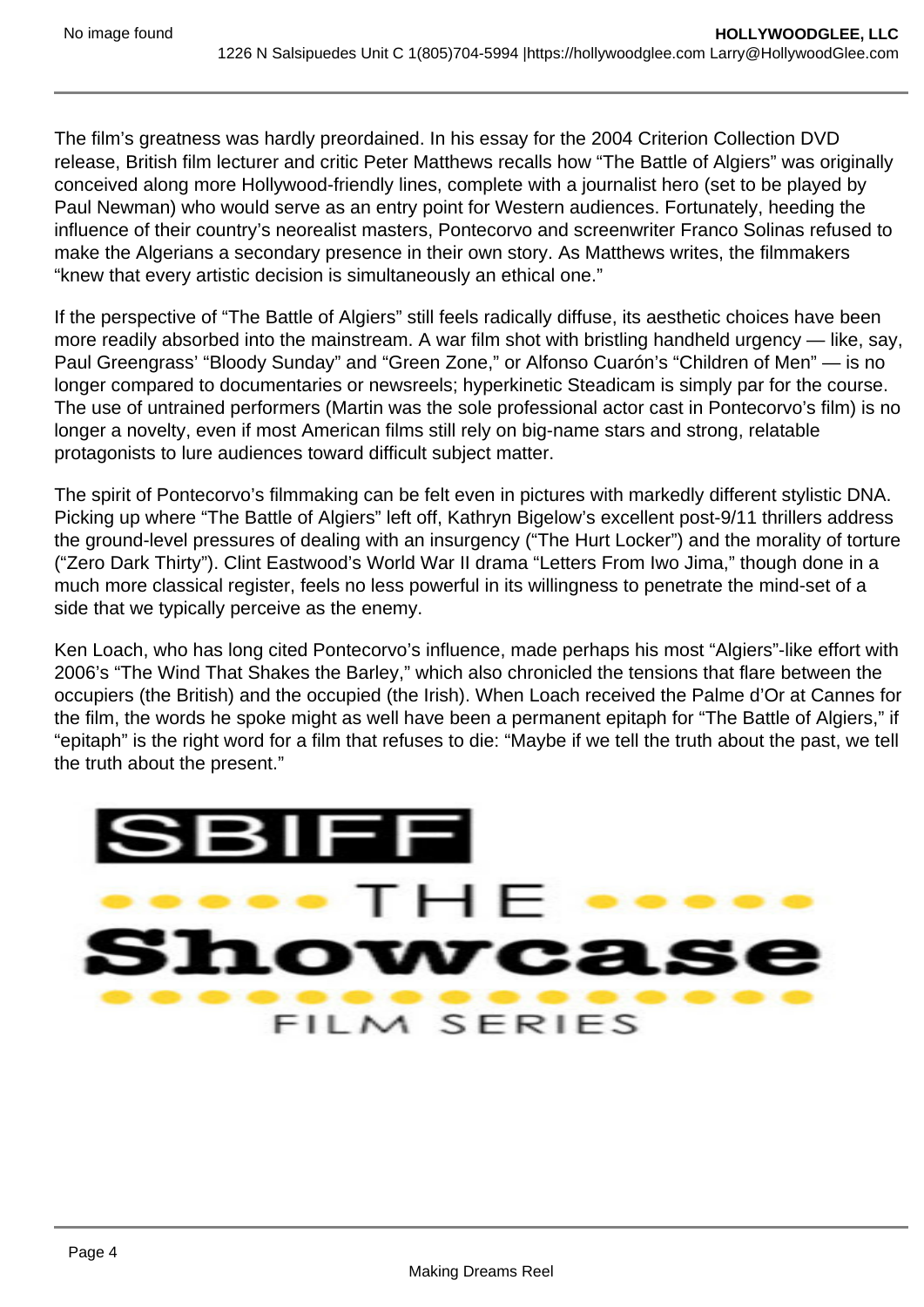

#### **Category**

- 1. #SBIFF
- 2. Santa Barbara International Film Festival
- 3. Showcase Series

## **Tags**

- 1. #SBIFF
- 2. 1966 Venice Film Festival
- 3. Best Director
- 4. Clint Eastwood
- 5. Criterion Collection
- 6. Ennio Morricone
- 7. Film
- 8. Film Festival
- 9. Filmmaking
- 10. Franco Solinas
- 11. French government
- 12. Gillo Pontecorv
- 13. Golden Lion
- 14. Islamists
- 15. Israeli-Palestinian conflict
- 16. Justin Chang
- 17. Kathryn Bigelow
- 18. Ken Loach
- 19. LA Times
- 20. Larry Gleeson
- 21. Muslims
- 22. National Liberation Front
- 23. neorealist
- 24. Rialto Pictures
- 25. Roger Durling
- 26. screenwriter.